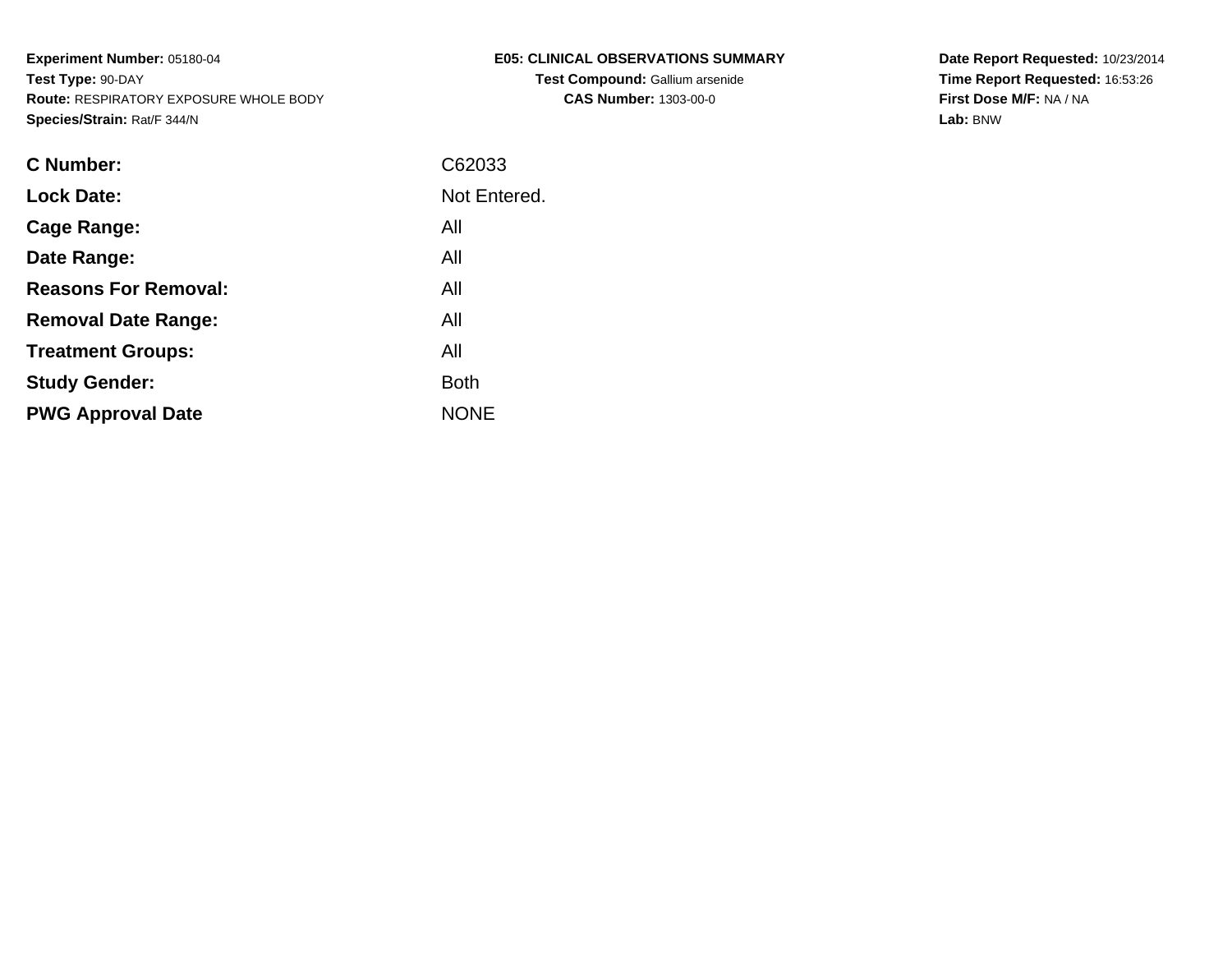# **E05: CLINICAL OBSERVATIONS SUMMARYTest Compound:** Gallium arsenide

**CAS Number:** 1303-00-0

**Date Report Requested:** 10/23/2014**Time Report Requested:** 16:53:26**First Dose M/F:** NA / NA**Lab:** BNW

**SEX :MALE WEEK: 14**

| <b>OBSERVATIONS</b> | <b>CONTROL</b>  |        | 0.1             | MG/M3  | 1 MG/M3         |        | <b>10 MG/M3</b> |                       |
|---------------------|-----------------|--------|-----------------|--------|-----------------|--------|-----------------|-----------------------|
|                     | <b>CURRENT*</b> | TOTAL+ | <b>CURRENT*</b> | TOTAL+ | <b>CURRENT*</b> | TOTAL+ | <b>CURRENT*</b> | TOTAL+                |
| Discharge<br>Nose   | 0/0             | 0/10   | 0/0             | 0/10   | 0/0             | 0/10   | 0/0             | 1/10<br><b>DAY 65</b> |
| Urine Stain         | 0/0             | 0/10   | 0/0             | 0/10   | 0/0             | 0/10   | 0/0             | 0/10                  |

\* ANIMALS WITH OBSERVATION IN CURRENT PERIOD / TOTAL ANIMALS OBSERVED IN CURRENT PERIOD (WITHIN 7 DAYS OF RUN DATE)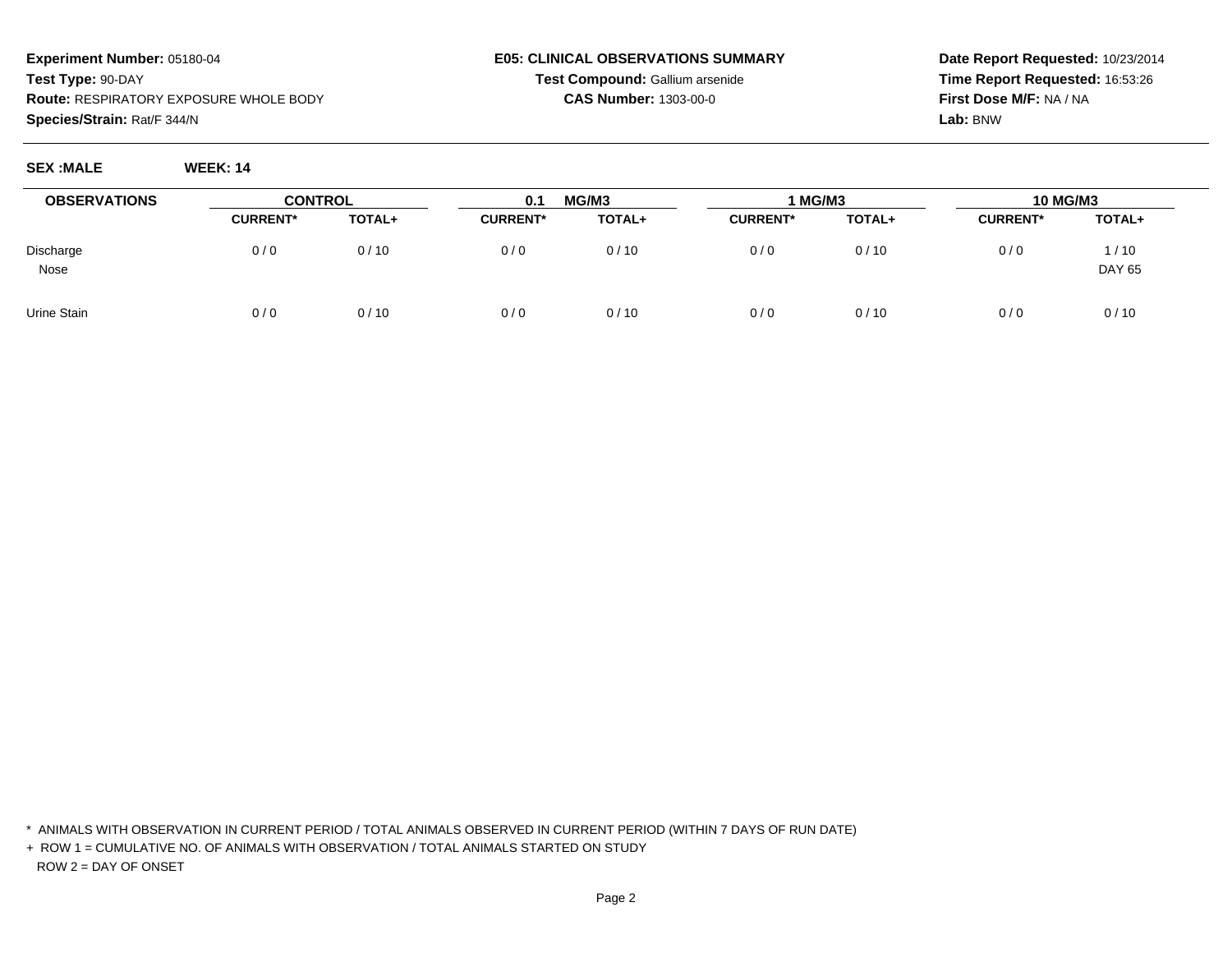# **E05: CLINICAL OBSERVATIONS SUMMARYTest Compound:** Gallium arsenide

**CAS Number:** 1303-00-0

**Date Report Requested:** 10/23/2014**Time Report Requested:** 16:53:27**First Dose M/F:** NA / NA**Lab:** BNW

**SEX :MALE WEEK: 14**

| <b>OBSERVATIONS</b>      | 37 MG/M3        |                       | <b>75 MG/M3</b> |                       |
|--------------------------|-----------------|-----------------------|-----------------|-----------------------|
|                          | <b>CURRENT*</b> | TOTAL+                | <b>CURRENT*</b> | TOTAL+                |
| Discharge<br><b>Nose</b> | 0/0             | 0/10                  | 0/0             | 0/10                  |
| Urine Stain              | 0/0             | 1/10<br><b>DAY 86</b> | 0/0             | 1/10<br><b>DAY 86</b> |

\* ANIMALS WITH OBSERVATION IN CURRENT PERIOD / TOTAL ANIMALS OBSERVED IN CURRENT PERIOD (WITHIN 7 DAYS OF RUN DATE)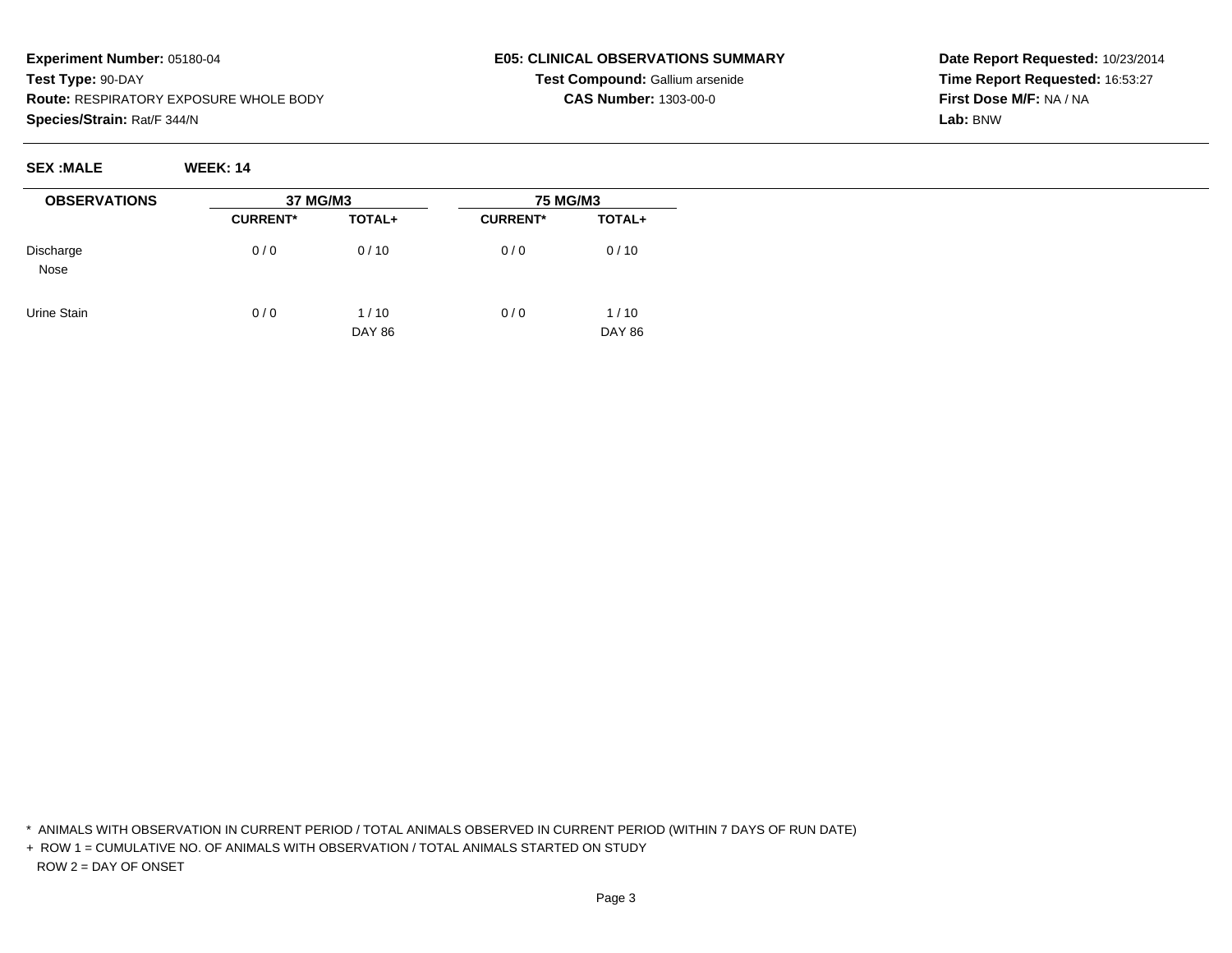#### **E05: CLINICAL OBSERVATIONS SUMMARY**

**Test Compound:** Gallium arsenide**CAS Number:** 1303-00-0

\*\*\*END OF MALE DATA\*\*\*

**Date Report Requested:** 10/23/2014**Time Report Requested:** 16:53:27**First Dose M/F:** NA / NA**Lab:** BNW

\* ANIMALS WITH OBSERVATION IN CURRENT PERIOD / TOTAL ANIMALS OBSERVED IN CURRENT PERIOD (WITHIN 7 DAYS OF RUN DATE)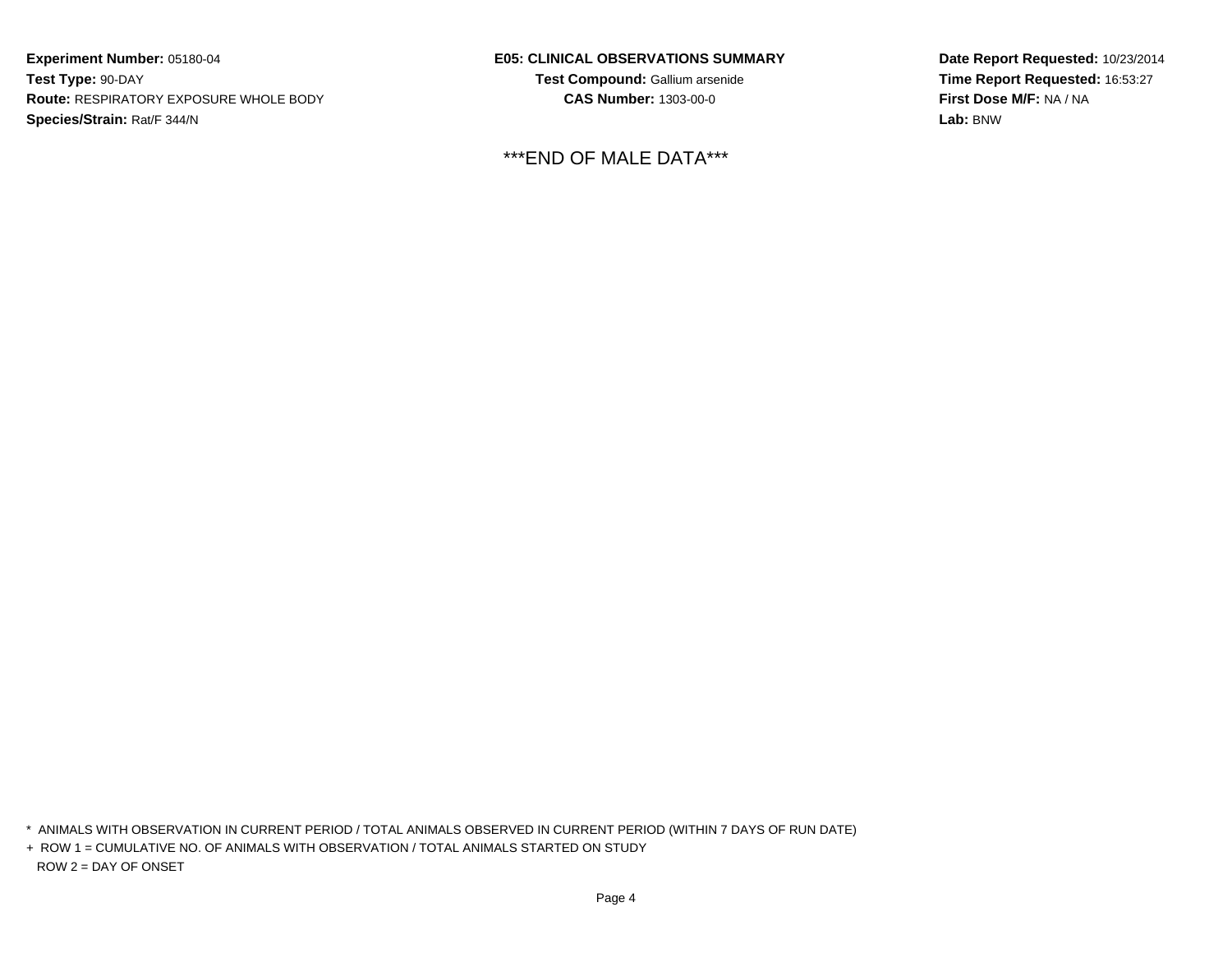## **E05: CLINICAL OBSERVATIONS SUMMARYTest Compound:** Gallium arsenide

# **CAS Number:** 1303-00-0

**Date Report Requested:** 10/23/2014**Time Report Requested:** 16:53:27**First Dose M/F:** NA / NA**Lab:** BNW

**SEX :FEMALE WEEK: 14**

| <b>OBSERVATIONS</b> | <b>CONTROL</b>  |               | 0.1             | MG/M3  | 1 MG/M3         |               | 10 MG/M3        |               |  |
|---------------------|-----------------|---------------|-----------------|--------|-----------------|---------------|-----------------|---------------|--|
|                     | <b>CURRENT*</b> | TOTAL+        | <b>CURRENT*</b> | TOTAL+ | <b>CURRENT*</b> | TOTAL+        | <b>CURRENT*</b> | TOTAL+        |  |
| Alopecia            | 0/0             | 0/10          | 0/0             | 0/10   | 0/0             | 0/10          | 0/0             | 1/10          |  |
| Left Eye            |                 |               |                 |        |                 |               |                 | <b>DAY 64</b> |  |
| Discharge           | 0/0             | 0/10          | 0/0             | 0/10   | 0/0             | 1/10          | 0/0             | 1/10          |  |
| Left Eye            |                 |               |                 |        |                 | <b>DAY 15</b> |                 | <b>DAY 15</b> |  |
| Discharge           | 0/0             | 0/10          | 0/0             | 0/10   | 0/0             | 1/10          | 0/0             | 0/10          |  |
| Nose                |                 |               |                 |        |                 | <b>DAY 64</b> |                 |               |  |
| Urine Stain         | 0/0             | 4/10          | 0/0             | 0/10   | 0/0             | 1/10          | 0/0             | 3/10          |  |
|                     |                 | <b>DAY 22</b> |                 |        |                 | <b>DAY 22</b> |                 | <b>DAY 22</b> |  |

\* ANIMALS WITH OBSERVATION IN CURRENT PERIOD / TOTAL ANIMALS OBSERVED IN CURRENT PERIOD (WITHIN 7 DAYS OF RUN DATE)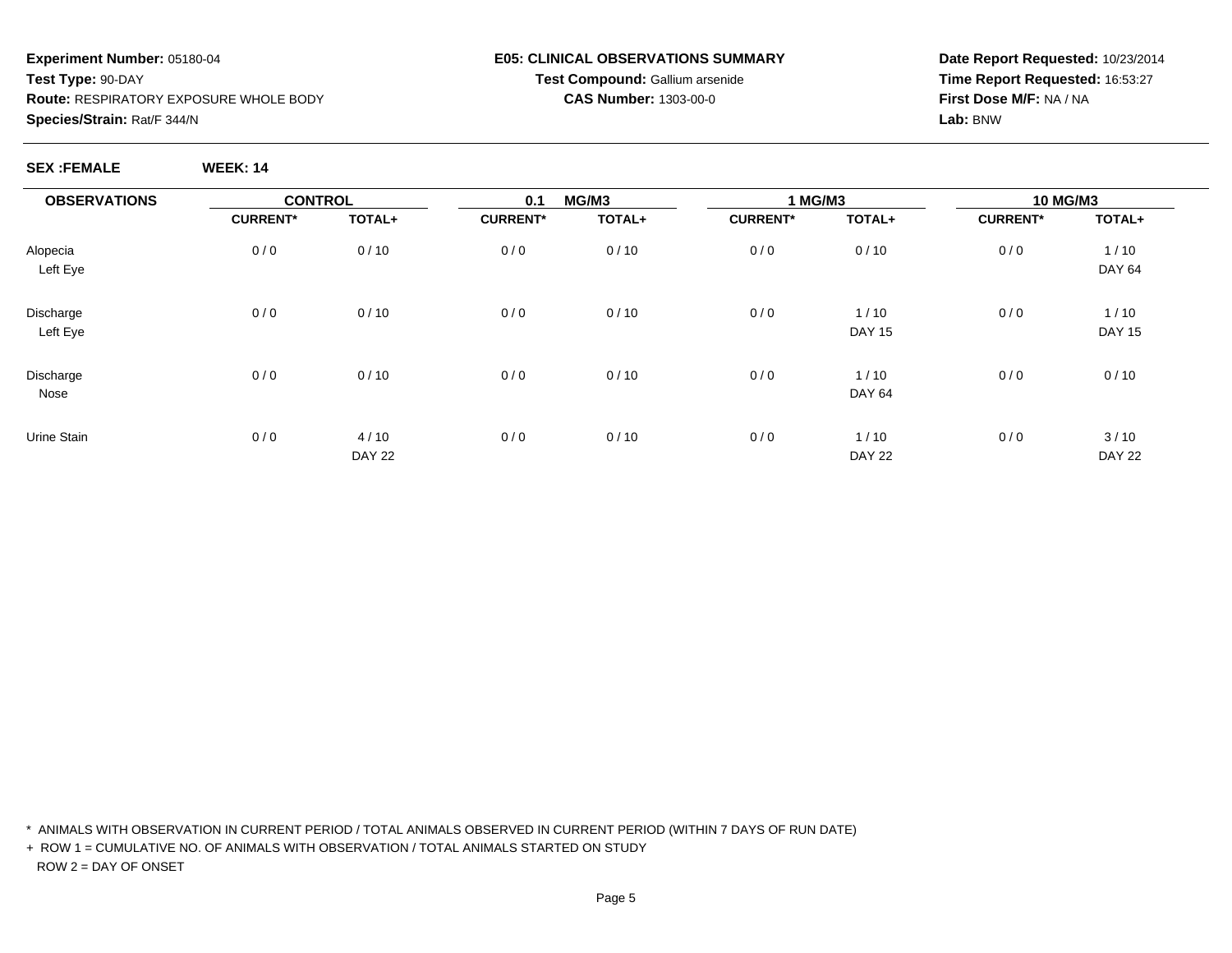# **E05: CLINICAL OBSERVATIONS SUMMARYTest Compound:** Gallium arsenide

**CAS Number:** 1303-00-0

**Date Report Requested:** 10/23/2014**Time Report Requested:** 16:53:27**First Dose M/F:** NA / NA**Lab:** BNW

**SEX :FEMALE WEEK: 14**

| <b>OBSERVATIONS</b>   | 37 MG/M3        |                       | <b>75 MG/M3</b> |                       |  |
|-----------------------|-----------------|-----------------------|-----------------|-----------------------|--|
|                       | <b>CURRENT*</b> | TOTAL+                | <b>CURRENT*</b> | TOTAL+                |  |
| Alopecia<br>Left Eye  | 0/0             | 0/10                  | 0/0             | 0/10                  |  |
| Discharge<br>Left Eye | 0/0             | 0/10                  | 0/0             | 0/10                  |  |
| Discharge<br>Nose     | 0/0             | 0/10                  | 0/0             | 0/10                  |  |
| Urine Stain           | 0/0             | 4/10<br><b>DAY 22</b> | 0/0             | 5/10<br><b>DAY 29</b> |  |

\* ANIMALS WITH OBSERVATION IN CURRENT PERIOD / TOTAL ANIMALS OBSERVED IN CURRENT PERIOD (WITHIN 7 DAYS OF RUN DATE)